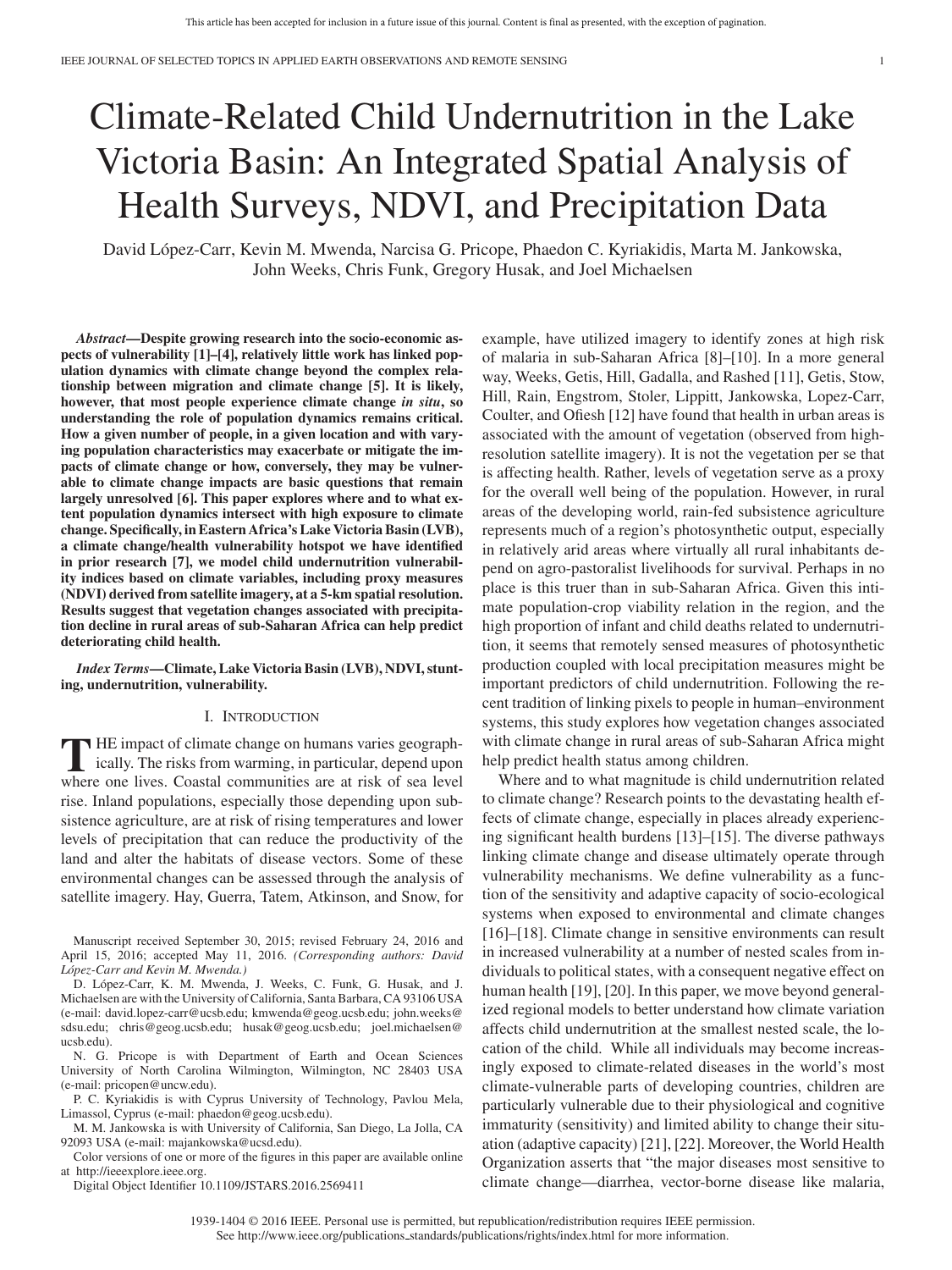and infections associated with under-nutrition—are most serious in children living in poverty" [23]. Childhood diseases have a life-long impact, resulting in a higher probability of decreased overall wellness and diminished human capital later in life [24]–[26].

Research has grown sharply in the area of socio-economic aspects of vulnerability [27], [28], yet little work to date has empirically tested population dynamics linked to climate change at meaningful spatial scales. How Number, density, and spatial distribution of a population may exacerbate or mitigate the impacts of climate change or the magnitude of these impacts are questions that remain far from resolved [6]. Similarly, there is already a growing literature on remotely sensed measurements of infectious disease dynamics, but relatively little work to date in the area of climate change links to child undernutrition vis a vis spatially varying and temporally changing indicators of food production potential. This is both a critical gap and a research opportunity, as well as an area of attention in the future as climate change and vulnerability will continue to pose human health challenges. Population dynamics and distribution may exacerbate or mitigate the impacts of climate change and may be varyingly vulnerable to climate change impacts [6]. Where and to what extent do population dynamics intersect with high exposure to climate change? We explore this question in Eastern Africa's Lake Victoria Basin (LVB), a climate change vulnerability hotspot [7]. Specifically, we model child undernutrition probability estimates based on climate variability and landscape vigor at a 5-km resolution. This paper has two main objectives: first, we develop a spatially and temporally integrative dataset of climate exposure components related to children's vulnerability to undernutrition. Second, we develop and map measures of climate-related vulnerability to undernutrition among children under 5 in Eastern Africa's LVB.

#### II. DATA AND METHODS

To achieve our objectives, we employ a unique combination of datasets including vegetation data coupled with the introduction of a new multidecadal remotely sensed precipitation dataset integrated with cluster level data from the Demographic and Health Surveys (DHS). While the benefits of using data from multiple satellite sensors over several decades to perform analyses at the human–environment interface is fairly well known and has been recently implemented for this study area by Pricope, Michaelsen, Lopez-Carr, Funk, and Husak [29], the inclusion of DHS data to test the relevance of incorporating remotely sensed data into health studies is relatively novel. Thus, we combine precipitation and vegetation trends from 1982 to 2012 with DHS cluster level data for the countries within the LVB (Burundi, Kenya, Rwanda, Tanzania, and Uganda) to perform grid-level modeling of stunted children under five years of age at the 5-km spatial resolution.

Trends in precipitation result from analysis of the Climate Hazards Group Infrared Precipitation with Stations (CHIRPS) dataset, a blend of available stations, geostationary satellite information and a long-term climatology [30], [31]. The CHIRPS dataset is a near-real-time, quasi-global rainfall at 0.05°

TABLE I CLIMATE-RELATED INDEPENDENT VARIABLES, SPATIO-TEMPORAL RESOLUTION, REFERENCE YEAR, AND DATA SOURCES

| <b>Indicator Name</b> | Resolution | <b>Temporal Scale</b> | Data Source    |
|-----------------------|------------|-----------------------|----------------|
| Child Stunting        | Cluster    | 2008-2012             | MeasureDHS.org |
| Monthly Rainfall      | 5km        | 1981-2012             | <b>CHIRPS</b>  |
| <b>NDVI</b>           | 8km        | 1982-2012             | <b>GIMMS</b>   |

(approximately 5 km) resolution available at five-day time steps back to 1981. NDVI data provided by the NASA Global Inventory Monitoring and Modeling System (GIMMS) dataset estimates surface greenness based on satellite estimated reflectance back to 1981. This dataset uses homogenized data from multiple satellites to create a best estimate of vegetation vigor, and is used to capture changes in land cover and vegetation stress [32]–[34].

Next, we examine climate exposure, or the degree to which a population experiences climate change impacts in their environment, as a function of precipitation and greenness/vigor change in the LVB, with the latter data being derived from performing a Theil–Sen regression analysis on the Advanced Very High Resolution Radiometer GIMMS normalized difference vegetation index (NDVI) third generation (NDVI3g) dataset. The Theil–Sen method is preferred mainly because it is insensitive to extreme values in the dataset, and the start and end time of the time series. It is a nonparametric method so it does not have to assume a particular distribution in the dataset [35]. While we recognize that a variety of socio-political, economic and cultural factors play important roles in determining vulnerability to climate change [36], [37], this study is exploratory in nature, and therefore the scope is limited to focusing on demographic and land-use pressures.

We create an integrative framework that uses weighted and standardized climate exposure variables to map climate-related chronic childhood undernutrition, as measured by extremely low height for age, commonly referred to as stunting. Before selection of the climate exposure variables, we eliminated temperature as a prospective climate variable, since it manifests itself through the change in vegetation as measured by the NDVI. NDVI is a well-known remotely sensed proxy for the amount of standing biomass in a given area. NDVI is based on a ratio of red and near-infrared wavelengths[(NIR-Red)/(NIR+Red)] due to the different reflectance and absorption properties of chlorophyll, a pigment found in the leaves of plants. It is well correlated with the amount and seasonality of above-ground net primary production and vegetation biophysical parameters [38], [39]. We then performed spatially explicit vulnerability mapping of climate-driven childhood stunting at the 5-km resolution. Fig. 1 illustrates a flowchart for the methodology.

The data used are either publicly available or created by the Climate Hazards Group at UCSB (see Table I).

## *A. Data Preprocessing*

The number of DHS-sampled malnourished (stunted) children under 5 in the LVB was aggregated from the household to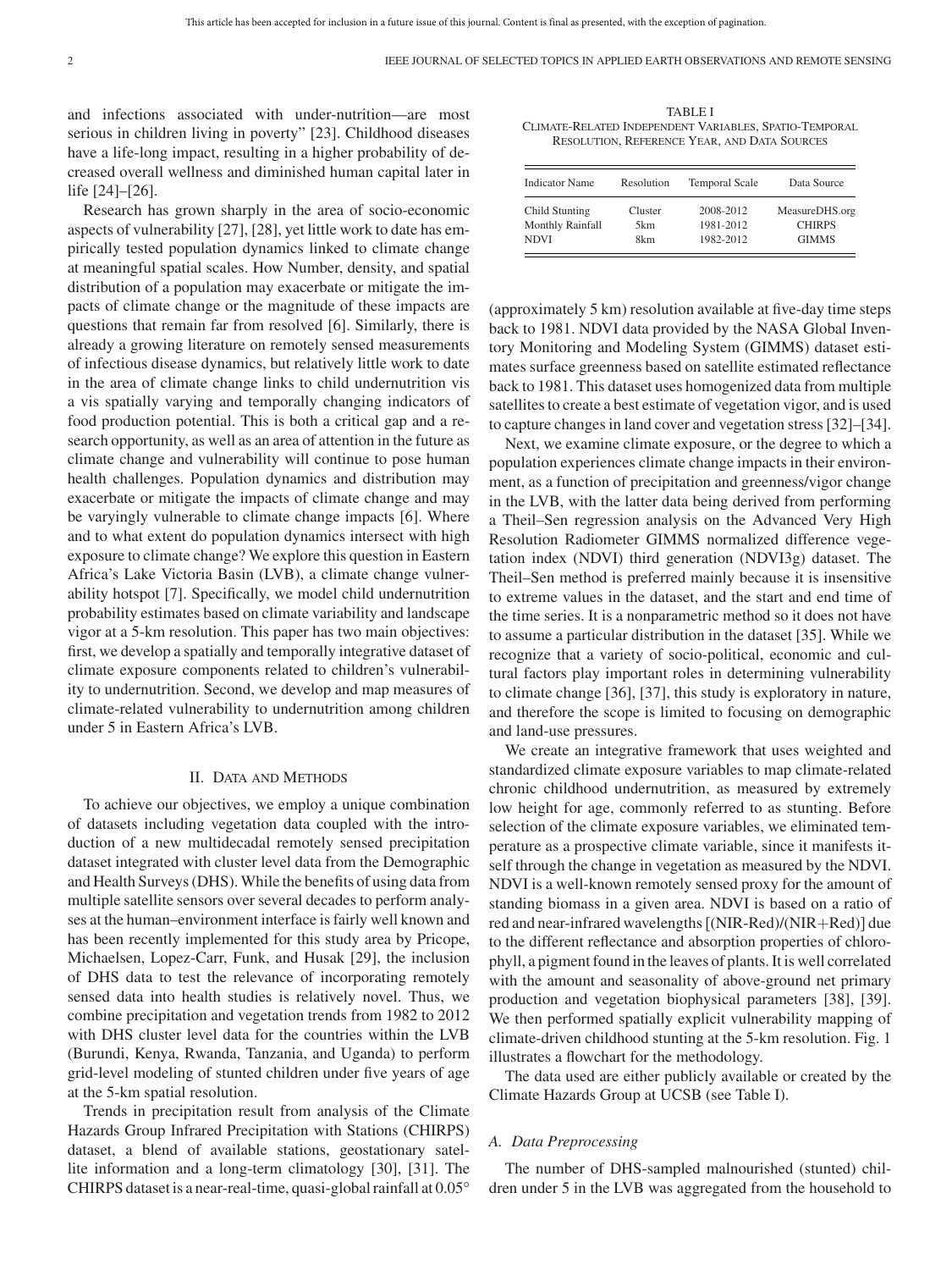#### LÓPEZ-CARR et al.: CLIMATE-RELATED CHILD UNDERNUTRITION IN THE LAKE VICTORIA BASIN 3





TABLE II CLIMATE-RELATED INDEPENDENT VARIABLES, OBSERVED RELATIONSHIP WITH CHILD STUNTING AND REGRESSION COEFFICIENT AS WEIGHTS

| <b>Indicator Name</b>           | Observed Relationship | Weights    |
|---------------------------------|-----------------------|------------|
| Monthly Rainfall<br><b>NDVI</b> |                       | 13<br>0.73 |

the cluster level (DHS 2008–2012; 95,500 households;  $n = 856$ DHS household clusters) after which the prevalence was calculated as a percentage of children under 5 in each cluster. NDVI change from 1982 to 2012 was calculated using Theil–Sen estimators and was consequently resampled to 5-km resolution using the nearest neighbor approach. The 5-km resolution is appropriate given the 5-km uncertainty of the location of rural DHS clusters. Change in precipitation was measured as rainfall change in millimeters from 1981 to 2012.

# *B. Mapping of Childhood Stunting Prevalence*

The cluster-level childhood stunting prevalence was converted into a continuous surface using ordinary kriging, assuming an unknown mean prevalence with a trend across the LVB and a search radius equivalent to 5 km. Kriging was employed as the interpolation method of choice since it contains parameters for expressing uncertainty that is inherent in the location of the DHS clusters.

## *C. Regression*

We applied ordinary least squares (OLS) regression using the 5-km grid as the unit of analysis to estimate the parameters of a linear model between child undernutrition and the set of two climate exposure variables, namely NDVI and precipitation change (see Table I). Regression analyses with DHS data at the cluster level and adjacent pixels representing NDVI and rainfall were run initially with only modest significance for rainfall and



Fig. 2. Ordinary kriging map of childhood stunting prevalence (5-km resolution).

low  $\mathbb{R}^2$ 's. A total of 10 241 pixels (5  $\times$  5 km) were available for the regression analysis and the model is represented by the following equation:  $y_i = b_0 + b_1x_{1,i} + b_2x_{2,i} + e_i$ , where  $y_i$  is the expected value of the dependent variable  $y$  at pixel  $i, x$  pertains to the two independent climate-related variables, *b* refers to the estimated regression coefficients, and  $e_i$  is the residuals at each pixel *i*.

## *D. Calculating Standardized Measures of Vulnerability*

In order to render them comparable, the independent climaterelated indicators were each weighted by the coefficients from the OLS regression analysis (see Table II). The two domains were combined and the final vulnerability surface was normalized within a range of 0–1 using linear min–max normalization, where 0 indicates little to no climate-related childhood stunting prevalence and 1 represents the highest vulnerability.

# III. RESULTS

OLS regression analysis suggested that both climate-exposure variables were significantly related to child undernutrition in the LVB. A significantly positive association (*p*-value  $< 0.05$ ) was found between increase in rainfall and child stunting. A significantly negative association ( $p$ -value  $< 0.05$ ) was found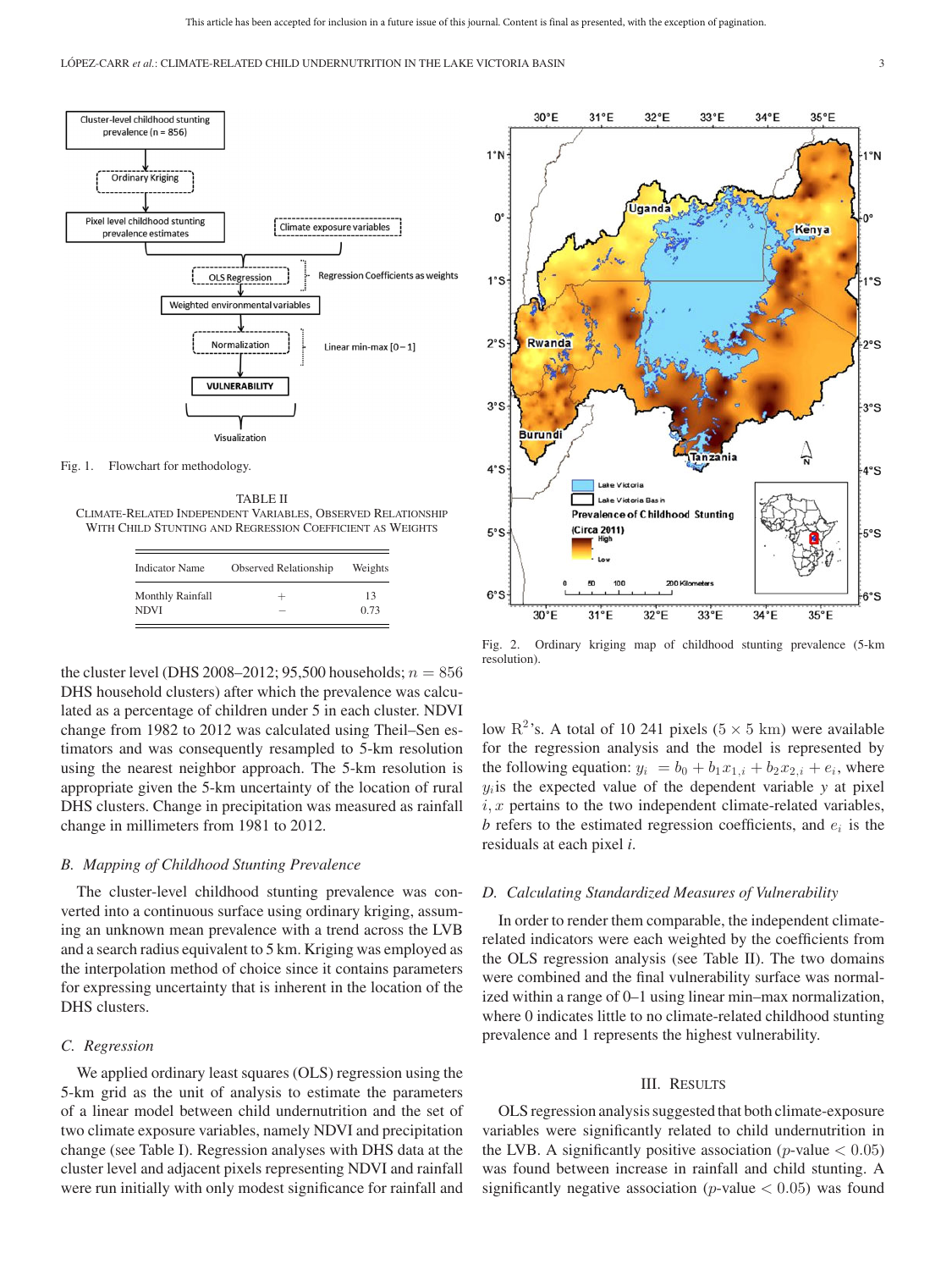

Fig. 3. Map of standardized measures of vulnerability of child stunting due to change in climate exposure variables (both precipitation and NDVI).

between increase in vegetation index and child stunting (see Table II).

A map of childhood stunting prevalence is shown in Fig. 2. Child stunting vulnerability is generally higher in regions with a greater increase in rainfall over the years, especially in the Northeastern and Southeastern parts of the LVB in Kenya and Tanzania (see Figs. 3 and 4). Conversely, vulnerability of child stunting is relatively lower in the LVB areas that experienced the least change in vegetation index. Overall, vulnerability of climate-related child stunting is higher in areas that experienced increase in rainfall coupled with negative change in vegetation index (see Figs. 3 and 5).

# IV. DISCUSSION

Exploratory work presented here notes that pockets of high stunting are salient in the southern portion of the LVB but other concentrations are evident in the eastern and southwestern portions of the LVB. Relatively lower stunting is observed in parts of the northeast. The finding that child stunting vulnerability is higher in areas that experience increase in rainfall coupled with negative change in vegetation index suggests the importance of human socio-political and agricultural factors. Specifically, in areas with increased rainfall and decreased NDVI, crop production may be waning despite potentially favorable climate change conditions. If this is the case, factors driving changing



Fig. 4. Map of standardized measures of change in precipitation in the LVB (1981–2012).

food demand and production, and other environmental variables not measured here, such as soil quality change, may explain food insecurity and its consequences more than climate change per se. This finding has implications for policy and agricultural assistance in the region. A highly dense rural population intensively cropping the land over time may be pushing local agricultural and ecological systems to become less resilient. By exploring the two domains of climate-related vulnerability to child stunting, this study does not necessarily imply that both domains have similar effects on overall vulnerability. While rainfall change generally has a greater effect on child stunting than change in NDVI, some areas with increase in rainfall and positive NDVI change may show a higher vulnerability of child stunting, such as the LVB area between Rwanda and Uganda. Such apparently inconsistent results point to the importance of spatial variation in human and political geography.

# V. CONCLUSION

This paper begins to explore a crucial barrier to further progress in the field of climate-health interactions. Numerous studies have utilized remotely sensed imagery for developing measures of environment related to climate change and health [40]. However, few studies have merged such data with population and health data to obtain detailed and location-specific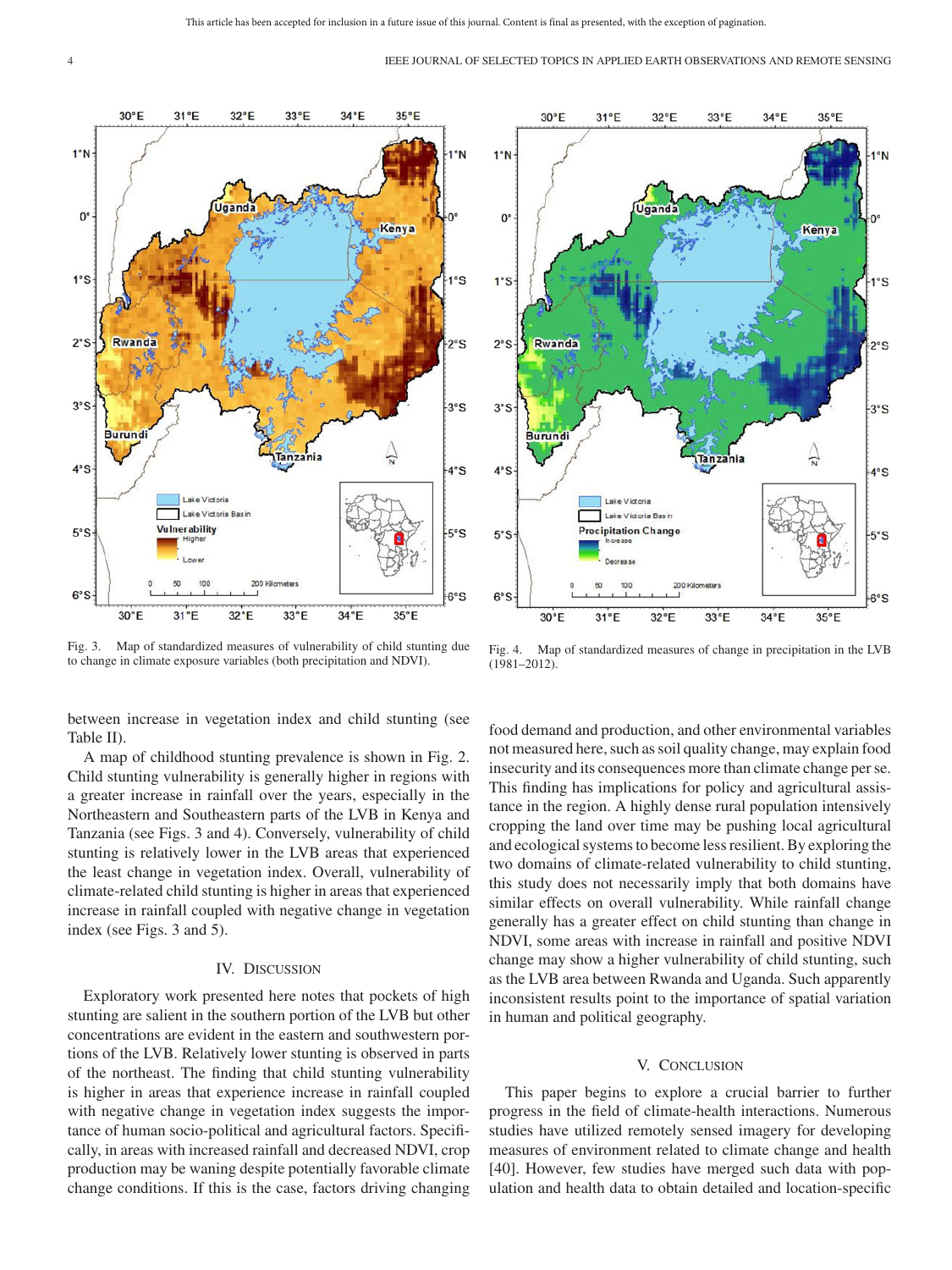

Fig. 5. Map of standardized measures of change in NDVI in the LVB (1982– 2012).

maps of climate change impacts on children's undernutrition. By unraveling some of the statistical links between climate change and child health, projecting where African children most vulnerable to climate change reside now and possibly in the near future, our results have direct implications for adaptive response given demographic and land change policy.

This project has multiple potentially transformative and novel components including: 1) the first application of a 5-km precipitation and NDVI change grid for LVB, which will enhance our ability to analyze the minimum rainfall and maximum vegetation change thresholds necessary to support staple crops across different regions, 2) the first application of time-series NDVI data to climate-health vulnerability research, 3) the first application of under-five measure of vulnerability at the 5-km resolution, and 4) combining 1-3 above, the first integration of DHS cluster-level data on children's health with climate, land change, livelihood, and demographic data to model the location and magnitude of the relationships between climate and child undernutrition.

We note caveats in this exploratory research. One concern is theoretical. The extent to which undernutrition is expressed spatially has been inadequately explored and, therefore, we remain uncertain to what extent spatial interpolation as opposed to, for example, a clustering, regional, or threshold approach, appropriately describes the spatial distribution of child undernutrition. A second caveat is methodological. We believe that our statistics should be interpreted as indications rather than formal tests due to the likely presence of spatial autocorrelation. The interpolated child undernutrition prevalence surface in the model shown here led to significant results for NDVI and rainfall in predicting stunting. However, interpolation increases observations and reduces variance. Additional research is necessary to understand potential relationships through refining independent variables and adding additional explanatory variables. A third issue combines theory and methods. The existence of unmeasured variance suggests the addition of further human and physical variables.

In future research, we hope to address these concerns and, in doing so, expand our analysis to provide novel, uncertaintyaware estimates of children's nutritional vulnerability to climate change in the LVB. We hope to refine and expand our approach to the continental scale in future research and to develop a simulation framework to address the uncertainty inherent in interpolations. While this strand of integrative research remains in an early stage of development, with associated limitations, the opportunity for further refinement is great given the rapidly increasing availability of geo-reconciled human and physical data. Continued exploration of climate change interactions with local environments and implications for human populations and their health promises rich policy implications for enhancing rural resilience in the fastest growing, poorest, rural areas of the planet.

## **REFERENCES**

- [1] J. C. Waterlow, "Introduction. Causes and mechanisms of linear growth retardation (stunting)," *Eur J Clin Nutr*, vol. 48, no. Suppl. 1, pp. S1–S4, Feb. 1994.
- [2] World Health Organization (WHO), "Anthro for personal computers: software for assessing growth and development of the world's children (version 3.1)," WHO, 2005.
- [3] S. L. Cutter, B. J. Boruff, and W. L. Shirley, "Social vulnerability to environmental hazards," *Soc. Sci. Quart.*, vol. 84, no. 1, pp. 242–261, May. 2003.
- [4] National Research Council, *Tools and Methods for Estimating Populations at Risk*. Washington, DC, USA: National Academies Press, 2014.
- [5] J. Bremner and L. M. Hunter, "Migration and the Environment," *Population Bull.*, vol. 69, no. 1, pp. 2–10, 2014.
- [6] R. McLeman, "Impacts of population change on vulnerability and the capacity to adapt to climate change and variability: A typology based on lessons from 'a hard country'," *Population Environ.*, vol. 43, no. 3, pp. 571–580, Dec. 2009.
- [7] D. López-Carr et al., "A spatial analysis of population dynamics and climate change in Africa: Potential vulnerability hot spots emerge where precipitation declines and demographic pressures coincide," *Population Environ.*, vol. 35, no. 3, pp. 323–339, Mar. 2014.
- [8] S. I. Hay, C. A. Guerra, A. J. Tatem, P. M. Atkinson, and R. W. Snow, "Urbanization, malaria transmission and disease burden in Africa," *Nature Rev.: Microbiol.*, vol. 3, pp. 81–90, 2005.
- [9] S. I. Hay and R. W. Snow, "The Malaria Atlas Project: developing global maps of malaria risk," *PLoS Med.*, vol. 3, no. 12, pp. e473, 2006.
- [10] A. J. Tatem and S. I. Hay, "Measuring urbanization pattern and extent for malaria research: A review of remote sensing approaches," *J. Urban Health*, vol. 81, no. 3, pp. 363–376, 2004.
- [11] J. R. Weeks, A. Getis, A. G. Hill, M. S. Gadalla, and T. Rashed, "The fertility transition in Egypt: Intra-urban patterns in Cairo," *Ann. Assoc. Amer. Geographers*, vol. 94, no. 1, pp. 74–93, 2004.
- [12] J. R. Weeks *et al.*, "Connecting the dots between health, poverty and place in Accra, Ghana," *Ann. Assoc. Amer. Geographers*, vol. 102, no. 5, pp. 932–941, 2012.